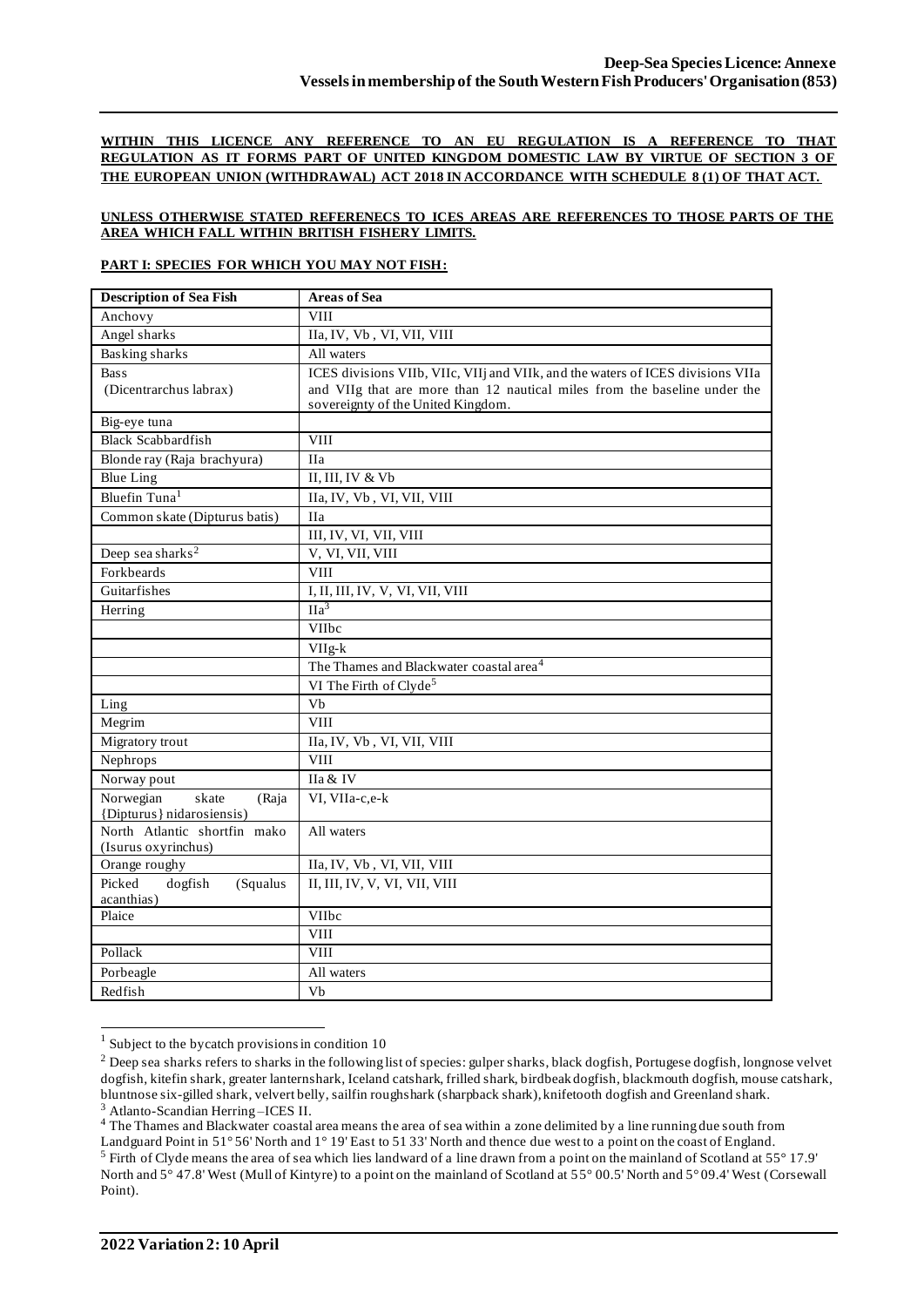| Roundnose Grenadier                             | Ш                                            |  |  |  |  |
|-------------------------------------------------|----------------------------------------------|--|--|--|--|
| Salmon                                          | IIa, IV, Vb, VI, VII, VIII                   |  |  |  |  |
| <b>Sandeels</b>                                 | Scottish Inshore Waters <sup>6</sup>         |  |  |  |  |
| <b>Skates and Rays</b>                          | <b>VIII</b>                                  |  |  |  |  |
| Small-eyed<br>(Raja<br>ray<br>microocellata)    | IIa, IV, VIa, VIb, VIIa-c, VIIe and VIIh-k   |  |  |  |  |
| Smooth<br>lanternshark<br>(Etmopterus pusillus) | IIa, IV                                      |  |  |  |  |
|                                                 | I, V, VI, VII, VIII                          |  |  |  |  |
| Sole                                            | <b>VIIbc</b>                                 |  |  |  |  |
|                                                 | <b>VIII</b>                                  |  |  |  |  |
| Starry Ray (Amblyraja radiata)                  | IIa, IIIa, IV, VIId                          |  |  |  |  |
| Thornback ray (Raja clavata)                    | <b>IIIa</b>                                  |  |  |  |  |
| Tope shark (Galeorhinus galeus)                 | When taken with longlines in IIa, IV; and in |  |  |  |  |
|                                                 | I, V, VI, VII, VIII                          |  |  |  |  |
| Undulate Ray (Raja undulata)                    | VI                                           |  |  |  |  |
| White sharks                                    | IIa, IV, Vb, VI, VII, VIII                   |  |  |  |  |
| White Skate (Rostroraja alba)                   | VI, VII, VIII                                |  |  |  |  |
| Whiting                                         | <b>VIII</b>                                  |  |  |  |  |

# **SPECIES FOR WHICH YOU MAY NOT FISH CONTINUED**

| <b>DESCRIPTION OF SEA FISH</b> | <b>AREAS OF SEA</b>                                                           |
|--------------------------------|-------------------------------------------------------------------------------|
| Black scabbardfish             | V, VI, VII, VIII                                                              |
| Deep sea sharks                | V, VI, VII, VIII                                                              |
| Forkbeards                     | <b>VIII</b>                                                                   |
| Orange roughy                  | I, II, III, IV, V, VI, VII, VIII                                              |
| Roundnose grenadier            | III, VIII                                                                     |
| Mackerel                       | IVa Flexibility box <sup>7</sup> (Seasonal closure 15th February – 31st July) |

## **PART II: QUOTA LIMITATIONS OF TAC STOCKS**

### **LICENCE HOLDERS ARE REMINDED THAT QUOTA LIMITS ARE IN LIVE WEIGHT.**

For the conversion factors that apply see the bottom of this Annexe.

| <b>SPECIES</b>      | <b>SEA AREA</b>             |
|---------------------|-----------------------------|
| <b>Alfonsinos</b>   | III, IV, V, VI, VII, VIII   |
| Black scabbardfish  | I, II, III, IV              |
| <b>Forkbeards</b>   | I, II, III, IV, V, VI, VII, |
| Roundnose grenadier | I, II, IV, Vb, VI, VII      |
| Red seabream        | VI, VII, VIII               |

<sup>&</sup>lt;sup>6</sup> "Scottish inshore waters" means the sea adjacent to the coast of Scotland and to the landward of a limit of 6 nautical miles from the baseline from which the territorial sea is measured, up to the mean high water mark of ordinary spring tides.

<sup>7</sup> Mackerel caught in ICES Division IVa in the periods between 1 August and 15 February shall be recorded against the Western mackerel quota. All other catches of mackerel in ICES Division IVa shall be recorded against the North Sea mackerel quota and shall be subject to any quota limitations set out at **Part II** of this **Annex**.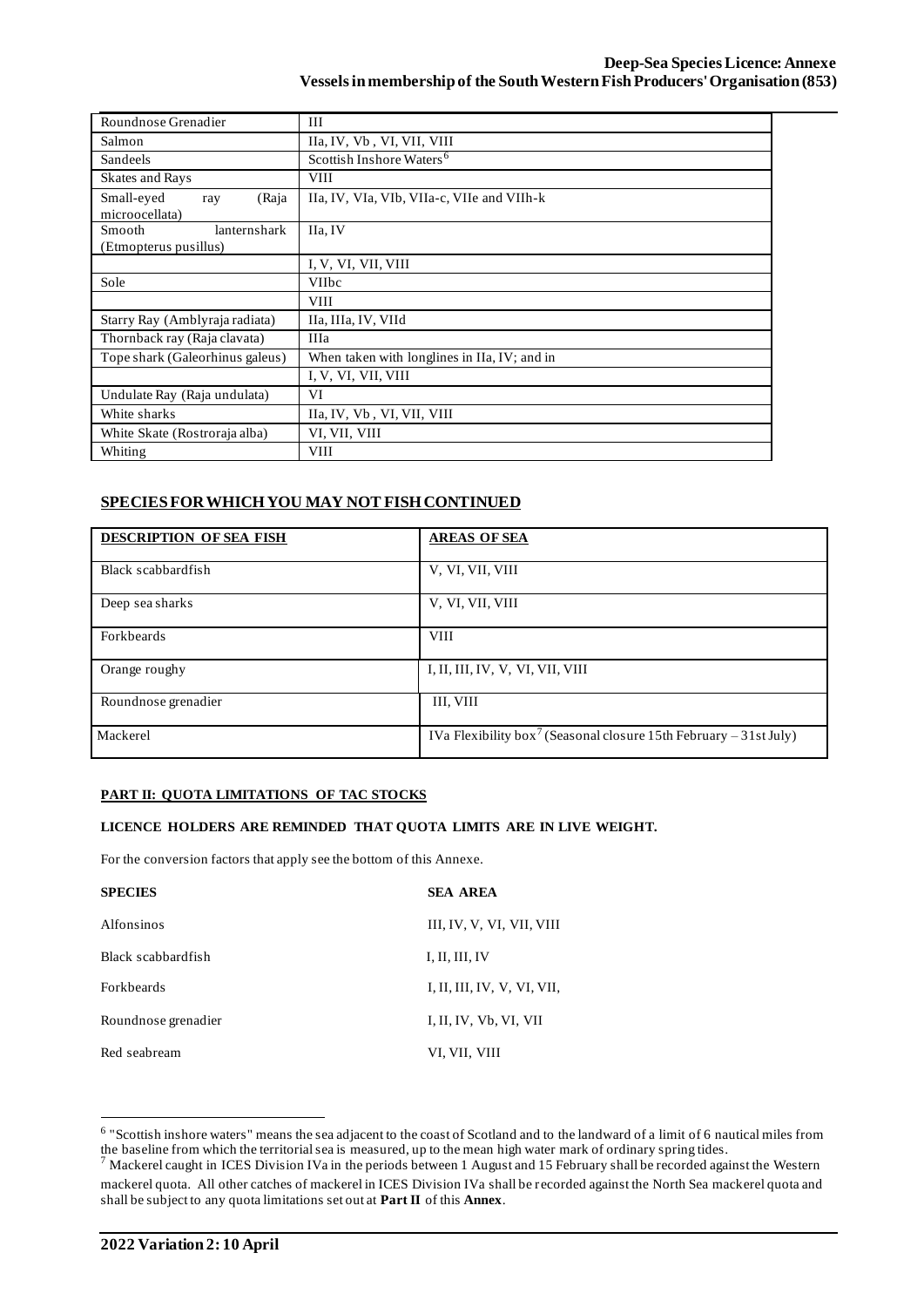|                             |             |        |                      |                | Live weight shall be calculated by multiplying landed weight by the conversion factors set out below. |  |
|-----------------------------|-------------|--------|----------------------|----------------|-------------------------------------------------------------------------------------------------------|--|
| <b>Species</b>              | Code        | Gutted | Gutted $&$<br>Headed | <b>Fillets</b> | Parts                                                                                                 |  |
| Anglerfish                  | ANF         | 1.22   | 3.0                  |                | $3.0^{8}$                                                                                             |  |
| <b>Bass</b>                 | BSE         | 1.125  |                      | 2.7            |                                                                                                       |  |
| <b>Blue Whiting</b>         | WHB         | 1.15   |                      |                |                                                                                                       |  |
| <b>Brill</b>                | <b>BLL</b>  | 1.09   | 2.7                  |                |                                                                                                       |  |
| $\rm Cod$                   | <b>COD</b>  | 1.17   | 1.7                  | 2.6            | $1.38^{9}$                                                                                            |  |
| Conger Eel                  | COE         | 1.125  |                      | 2.7            |                                                                                                       |  |
| Common Dab                  | DAB         | 1.11   | 1.39                 |                |                                                                                                       |  |
| Common Sole                 | SOL         | 1.04   |                      | 2.5            |                                                                                                       |  |
| Flounder                    | <b>FLE</b>  | 1.08   |                      | 2.7            | $1.39^{10}$                                                                                           |  |
| Greenland Halibut GHL       |             | 1.08   |                      |                |                                                                                                       |  |
| Halibut                     | HAL         | 1.08   |                      | 2.7            |                                                                                                       |  |
| Haddock                     | <b>HAD</b>  | 1.17   | 1.46                 | 2.6            |                                                                                                       |  |
| Hake                        | <b>HKE</b>  | 1.11   | 1.4                  | 2.6            |                                                                                                       |  |
| Herring                     | <b>HER</b>  | 1.12   | 1.19                 |                |                                                                                                       |  |
| Horse Mackerel              | JAX         | 1.08   |                      |                |                                                                                                       |  |
| Lemon Sole                  | LEM         | 1.05   |                      | 2.5            |                                                                                                       |  |
| Ling                        | LIN         | 1.14   | 1.32                 | 2.64           | $2.8^{11}$                                                                                            |  |
| Mackerel                    | <b>MAC</b>  | 1.09   |                      |                |                                                                                                       |  |
| Megrims                     | ${\rm LEZ}$ | 1.06   |                      | 2.5            |                                                                                                       |  |
| Mullet                      | MUL         | 1.125  |                      | 2.7            |                                                                                                       |  |
| Nephrops                    | <b>NEP</b>  |        |                      |                | $3.0^{6}$                                                                                             |  |
| Plaice                      | <b>PLE</b>  | 1.05   | 1.39                 | 2.4            |                                                                                                       |  |
| Pollack                     | POL         | 1.17   | 1.36                 | 2.7            |                                                                                                       |  |
| Redfish                     | <b>RED</b>  | 1.19   |                      |                |                                                                                                       |  |
| Red Mullet                  | <b>MUR</b>  | 1.125  |                      | 2.7            |                                                                                                       |  |
| Saithe                      | <b>POK</b>  | 1.19   | 1.44                 | 2.9            |                                                                                                       |  |
| Skates & Rays <sup>12</sup> |             | 1.13   |                      |                | $2.09^{13}$                                                                                           |  |
| Picked dogfish              | <b>DGS</b>  | 1.35   |                      | 2.7            | $2.52^{8}$                                                                                            |  |
| Tope                        | GAG         | 1.125  |                      |                |                                                                                                       |  |
| Turbot                      | <b>TUR</b>  | 1.09   |                      | 2.7            |                                                                                                       |  |
| Tusk                        | USK         | 1.14   |                      |                |                                                                                                       |  |
| Whiting                     | WHG         | 1.18   | 1.41                 | 2.7            |                                                                                                       |  |
| Witch                       | WIT         | 1.06   |                      | 2.7            |                                                                                                       |  |
|                             |             |        |                      |                |                                                                                                       |  |
| <b>Deep Sea Species</b>     | Code        | Gutted | Gutted &<br>Headed   | <b>Fillets</b> | Parts                                                                                                 |  |
| <b>Black Scabbardfish</b>   | <b>BSF</b>  | 1.24   |                      |                | $1.4^7$                                                                                               |  |
| Blue Ling                   | <b>BLE</b>  | 1.17   | 1.32                 | 2.8            |                                                                                                       |  |
| Greater Forkbeard           | GFB         | 1.11   | 1.4                  |                |                                                                                                       |  |
| Greenland Halibut           | GHL         | 1.08   |                      |                |                                                                                                       |  |
| Roundnose GrenadierRNG      |             | 1.11   | 1.92                 |                | $3.2^{14}$                                                                                            |  |
| Red Seabream                | <b>SBR</b>  | 1.11   |                      | 2.7            |                                                                                                       |  |

| Deep Sea Sharks                                 | Code       | Whole – Heads On<br>Ungutted | Heads On<br>Gutted | <b>Heads Off Gutted</b> | Heads $Off15$   | Skinned & Gutted Trunks – Head Off<br>Fins Off<br>Skinned |
|-------------------------------------------------|------------|------------------------------|--------------------|-------------------------|-----------------|-----------------------------------------------------------|
| <b>Iceland Catshark</b><br><b>Black Dogfish</b> | APO<br>CFB |                              | 1.5<br>1.5         | 67. ا<br>.67            | 2.7<br>27<br>Ź. | Gutted                                                    |

 $^8$  Tails  $\,$ 

<sup>9</sup> Headed

<sup>10</sup> Gutted, headed and skinned

<sup>11</sup> Gutted and salted

<sup>11</sup> Gutted and salted<br> $12$  Species specific codes and ID guides are available from your local fisheries office

 $13$  Wings

<sup>14</sup> Gutted, headed and tailed

15 For Sharks (Unspecified) also relates to: block fillets, single fillets (skin off or on) and frozen shatter packs (skin off or on